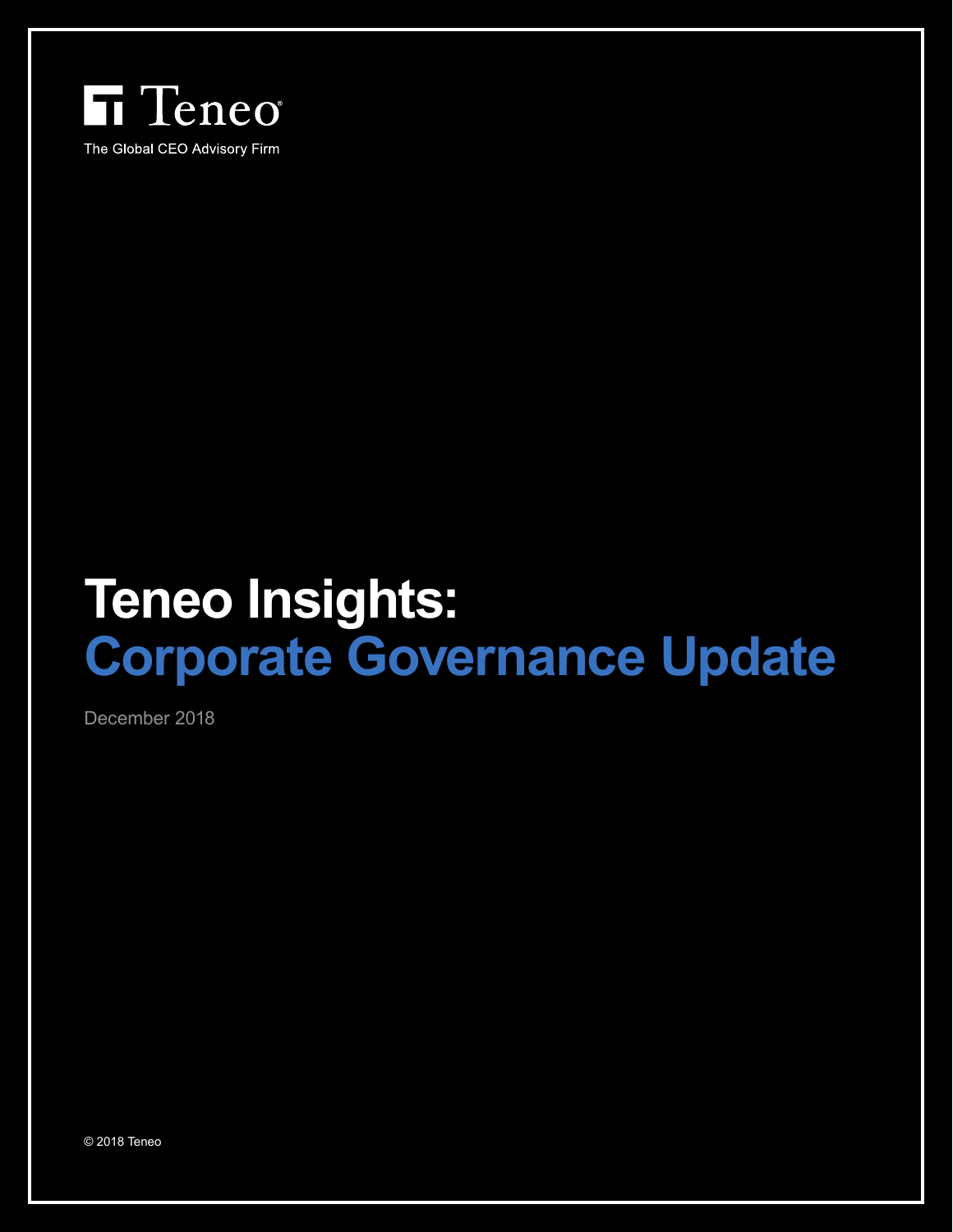November was a busy month for corporate governance, including: (i) newly proposed legislation on proxy advisory firms; (ii) SEC proxy voting roundtable held on November 15th; and (iii) updated ISS and Glass Lewis proxy policies announced in November. See our September client insight on proxy advisor regulatory reform for related background as well ([September client insight](https://www.teneo.com/u-s-regulatory-update-are-we-one-step-closer-to-proxy-advisor-reform/)).

## **Additional Proposed Proxy Advisor Legislation**

On November 14, 2018, a bi-partisan group of U.S. Senators introduced Senate Bill S. 3614 (the "Corporate Governance Fairness Act") that would require proxy advisory firms to register as investment advisers under the Investment Advisers Act of 1940. This bill is intended to "protect investors, improve corporate governance, and hold proxy advisory firms accountable." The bill's sponsors include U.S. Senators Jack Reed (D-RI), David Perdue (R-GA), Doug Jones (D-AL), Thom Tillis (R-NC), Heidi Heitkamp (D-ND), and John Kennedy (R-LA). The bill has been referred to the Senate Banking, Housing, and Urban Affairs Committee.

In addition to requiring proxy advisory firms to register as investment advisers under the Investment Advisers Act of 1940, the Corporate Governance Fairness Act would also require the SEC periodically

examine proxy advisory firm records. This review would focus on proxy advisory firm conflicts of interest policies as well as any material errors and omissions contained in proxy research reports. The SEC would also be required to consult with all relevant stakeholders and report back periodically (initially within two years) to the Senate Banking Committee and the House Financial Services Committee with recommendations for any additional investor protections so that investors have the tools to make informed investment decisions and exercise their rights as shareholders. Please see Appendix A for a summary of the bill.

The latest Senate bill may not become law during the current Congressional session, but it arguably puts additional pressure on the SEC to take further action following its November 15th roundtable on proxy issues (described below). If enacted, the Corporate Governance Fairness Act could provide the SEC with more influence over how proxy advisory firms should be regulated in the future.

### **SEC Roundtable on the Proxy Process**

Three separate proxy-related roundtables were conducted on November 15th at the SEC. A description of each roundtable is included below. The SEC has stated it will utilize what was learned at the November 15 roundtables for future consideration.

#### **Teneo Governance Team**



**Martha Carter** Senior Managing Director, Head of Governance Advisory martha.carter@teneo.com



**Carol Bowie** Senior Advisor Governance Advisory carol.bowie@teneo.com



**Matt Filosa** Managing Director Governance Advisory matt.filosa@teneo.com



**Sean Quinn** Senior Vice President Governance Advisory sean.quinn@teneo.com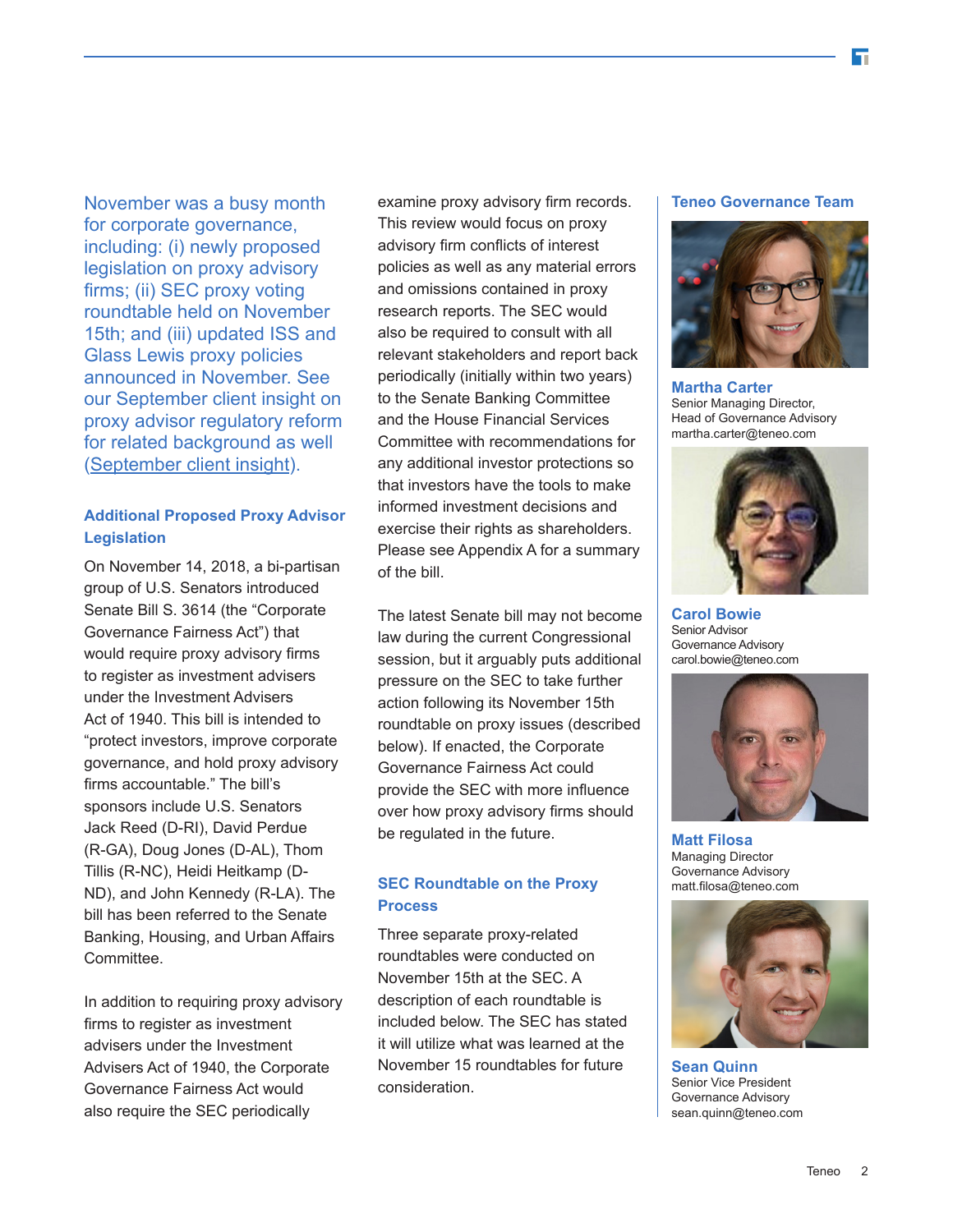*Proxy voting mechanics and technology ("proxy plumbing")*: This panel discussion included issues related to end-to-end vote confirmation, chain-ofcustody issues, universal proxy cards in contested director elections, blockchain technology, NOBO/ OBO rules, and the roles of the various voting intermediaries. Participants exhibited general agreement that vote confirmation is critical, and that blockchain technology could enable traceable shares and vote confirmation without compromising investor privacy. Some commentators noted that the SEC may want to put more focus on developing ways for companies to communicate with beneficial owners and solving problems related to "proxy plumbing" than on, for example, universal proxy cards.

*Shareholder proposals and shareholder engagement*: This panel discussion included shareholder engagement, the number of shareholder proposals that companies receive, the submission thresholds for shareholder proponents, and the re-submission thresholds for failed shareholder proposals. Participants generally agreed that both shareholders and companies have benefitted from an increase in engagement over the past few years. Several investors noted that shareholder proposals facilitated productive engagement and that the shareholder proposal process is working well. Some corporate representatives advocated for the SEC to raise submission and/or resubmission thresholds, require more proof of ownership by proponents, and reexamine certain no-action decisions.

*Proxy advisory firms*: The heads of the two largest advisors, ISS and Glass Lewis, stated that most of their clients do not automatically vote with ISS or Glass Lewis (so-called "robo-voting"). Instead, they explained, most investors use the firms' research as inputs into their own voting decisions as well as to

facilitate the administrative execution of their votes. ISS and Glass Lewis also described the procedures in place to help address potential, material conflicts of interest. Various investors added that the services provided by Glass Lewis and ISS allowed them to focus their resources on more contentious voting issues. Despite expectations, most panelists did not express urgency about the need for proxy advisor regulation.

Shortly after the roundtable, SEC Chairman Jay Clayton noted that proxy advisor regulation, the shareholder proposal process, and "proxy plumbing" issues are all rulemaking priorities for the SEC in 2019.

#### **ISS Policy Updates**

ISS released 2019 voting policy updates on November 19th; a summary of key changes for U.S. companies is below:

*Board Diversity*: ISS may oppose the chair of the nominating committee when there are no women on the company's board (effective on Feb. 1, 2020). Mitigating factors will include (i) proxy disclosure indicating a commitment to appoint at least one female to the board in near term; and (ii) the presence of a female on the board at the preceding annual meeting. Glass Lewis already has a similar policy on this issue.

*Board Accountability*: ISS will consider opposing directors (members of the governance committee or the full board) when companies obtain no-action relief for shareholder proposals by sponsoring proposals to ratify existing charter or bylaw provisions. Mitigating factors will include (i) the presence of a shareholder proposal addressing the same issue on the same ballot; (ii) the board's rationale for seeking ratification;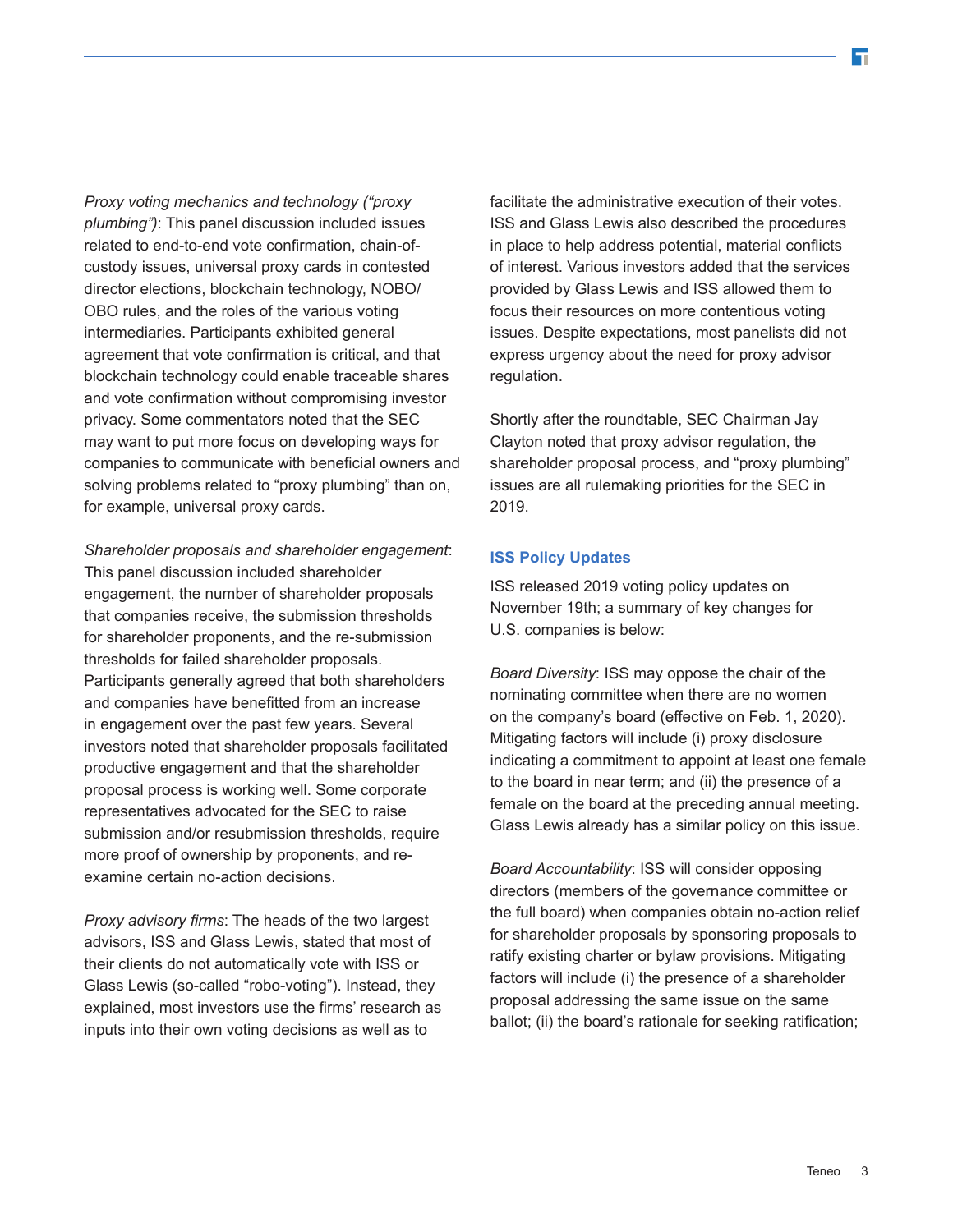(iii) disclosure of actions to be taken by the board should the ratification proposal fail; (iv) disclosure of shareholder engagement regarding the board's ratification request; and (v) the level of impairment to shareholders' rights caused by the existing provision.

*Social and Environmental Issues*: ISS updated its policy on social and environmental shareholder proposals to explicitly state that ISS will consider significant controversies, fines, penalties or litigation when evaluating such proposals. In this case, ISS has codified what it has already been doing. What has not been defined is what ISS considers a "significant" controversy, fine, penalty or litigation. Historically, the bar has been low – in at least one case, an ISS analyst was inclined to support a shareholder proposal based on a single lawsuit that few other than the company and shareholder proponent were aware of.

#### **Glass Lewis Policy Updates**

Glass Lewis also issued policy updates on November 1st:

*Conflicting and Excluded Proposals*: Glass Lewis has codified its policy regarding conflicting special meeting shareholder proposals: (i) when a company's ballot includes both a management and shareholder proposal requesting different thresholds to call a special meeting, Glass Lewis will normally support the proposal with the lower threshold; (ii) if there

are conflicting proposals and there is currently no special meeting right, Glass Lewis may recommend that clients support the shareholder proposal and abstain from voting on the board's proposal; and (iii) if a company excludes a special meeting shareholder proposal in favor of a management proposal ratifying an existing special meeting right, Glass Lewis may recommend against the ratification proposal and members of the nominating and governance committees. Glass Lewis will also note instances where the SEC has allowed companies to exclude shareholder proposals, which may result in recommendations against members of the governance committee.

*Environmental and Social*: Glass Lewis will begin generally recommending (i) in favor of employee diversity reporting; (ii) against directors who have failed to oversee risks related to environmental or social issues; and (iii) consider the Sustainability Accounting Standards Board framework in determining the financial materiality of shareholder proposals.

*Virtual-only Shareholder Meetings*: As previously announced, Glass Lewis will recommend against members of the nominating/governance committee if the company holds a virtual-only shareholder meeting and does not ensure that shareholders are afforded the same rights and opportunities to participate as an in-person shareholder meeting.